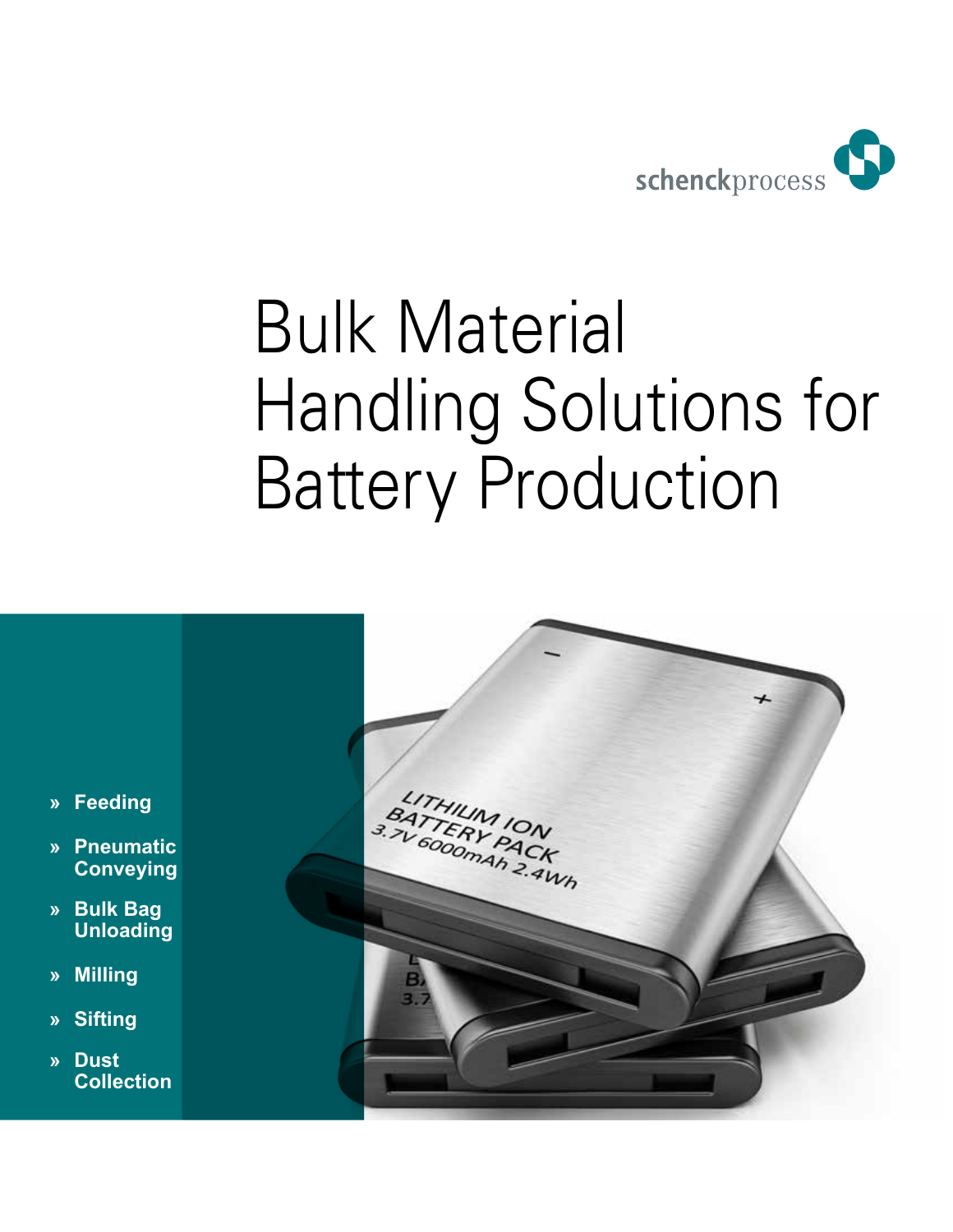When it comes to handling raw or refined bulk materials, Schenck Process has the experience and production expertise to meet the challenges for producing high energy lithium-ion batteries. From anode and cathode transfer systems to gravimetric feeding or dust collection, Schenck Process can provide the equipment and overall project management to meet your operational needs.

### **Anode & Cathode Transfer Systems**

It is important to transfer refined anode and cathode powder in a controlled, energy-efficient manner. This is done through either vacuum or pressure dense phase conveying systems where velocities are minimized and abrasion is mitigated.

#### **Overall Process Implementation**

By including processing equipment upstream and downstream of the transfer systems, one point of accountability for an entire process is achieved. Whether it's a cone mill or a sifter, a gravimetric feeder or a flow meter, Schenck Process has the product offerings and knowledge to recommend the right solution for each application.





## **MechaTron®**

Coni-Flex and Coni-Steel volumetric and gravimetric feeders

- Highly accurate systems reduce product loss
- Complete disassembly from the non-process side speeds cleaning and maintenance
- Robust design withstands harsh environments
- Feed rates up to 1,100 ft<sup>3</sup> (32,000 l) per hour are achievable

# **SolidsFlow™ 5000 Streamout**

Spreading, topping or coating a curtain-like flow of material

- Instant cut-off, without the need of cut-off gates for optimal batch accuracy
- Perfect for spreading granules or abrasives
- A one-piece feed tray controls and accommodates the material's flow characteristics
- Streams from 8" to 66" wide

## **PureFeed® AI Feeder**

- Ideal for low feed rate applications
- Quick and easy disassembly
- Includes a disposable or recyclable EPDM feed hopper
- Dual arm external hopper agitation system maximizes material handling versatility
- Feed rates from 0.5 to 150 kg/hour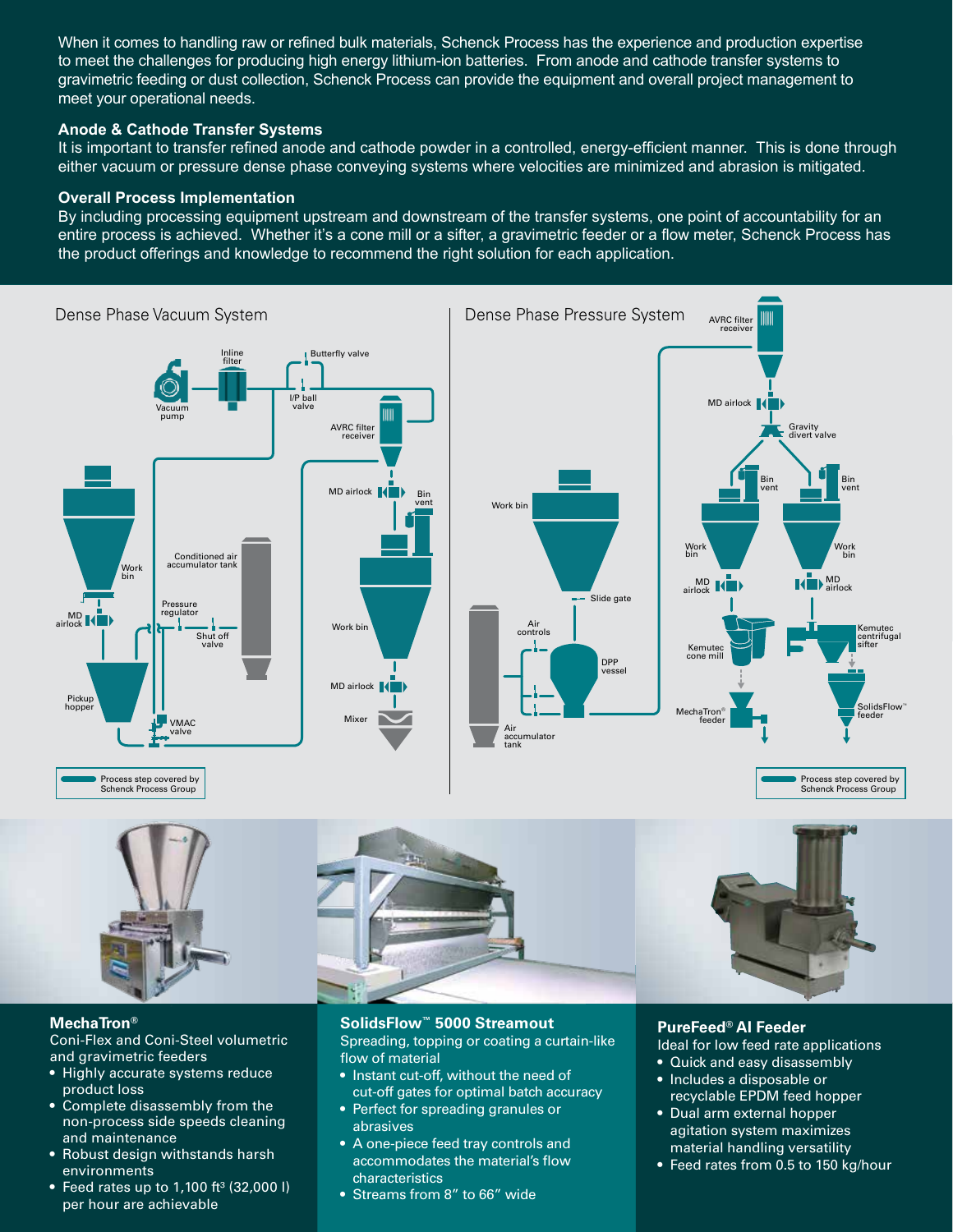

**Pneumatic Conveying** Dilute or dense phase conveying of bulk materials

- Dilute phase pressure or dilute phase vacuum capabilities
- Enhanced dilute phase conveying reduces power consumption, material degradation and system wear.
- Dense phase conveying for low material breakage and energy efficiency
- Ability to operate multiple systems from a single air source



#### **Kemutec® Kek Cone Mill**

High efficiency material size reduction conveying systems

- Gentle grinding action
- Uniform size distribution results in minimal fines generation
- Low dust levels eliminate the need for air filtration
- Ideal for sizing in both wet and dry granulation processes



### **PPS Air Classifying Mill**

High energy grinding for producing ultra-fine powders

- Temperature controlled grinding
- Constant output
- Tight particle size distribution
- Easy to adjust particle size capability



#### **Kek Centrifugal Sifter**

Industrial rotary sifter for powder and granule processing

- Removal of fines and extraneous material
- No tools required for stripping down and cleaning
- Easily removable sifter screen for inspection and cleaning
- High efficiency design reduces inspection, cleaning and maintenance



**Vertical Cartridge Filter (VCF)**  Easy maintenance collector for nuisance dust applications

- No confined space entry for easy cartridge removal
- Vertical cartridge design cleans more efficiently
- Industry leading Pred of 6.4 psi
- HEPA options are available



**MCF PowerSaver® Dust Collector** Energy efficient filter that can save up to 50% of operational costs • Precision cleaning prevents

- over-cleaning and maximizes bag life • No tool design bag change-out saves hundreds of hours of installation and maintenance over filter life
- Requires no integrated plant air to function generating energy cost savings over conventional pulse jet filters
- Cleaning capacities over 250,000 CFM



**Air Filtration Systems**

- Filter/Receivers for pneumatic conveying
- 100 to 250,00+ CFM filtration options
- HEPA options for facility air reclamation
- Explosion mitigation equipment incorporated into system designs